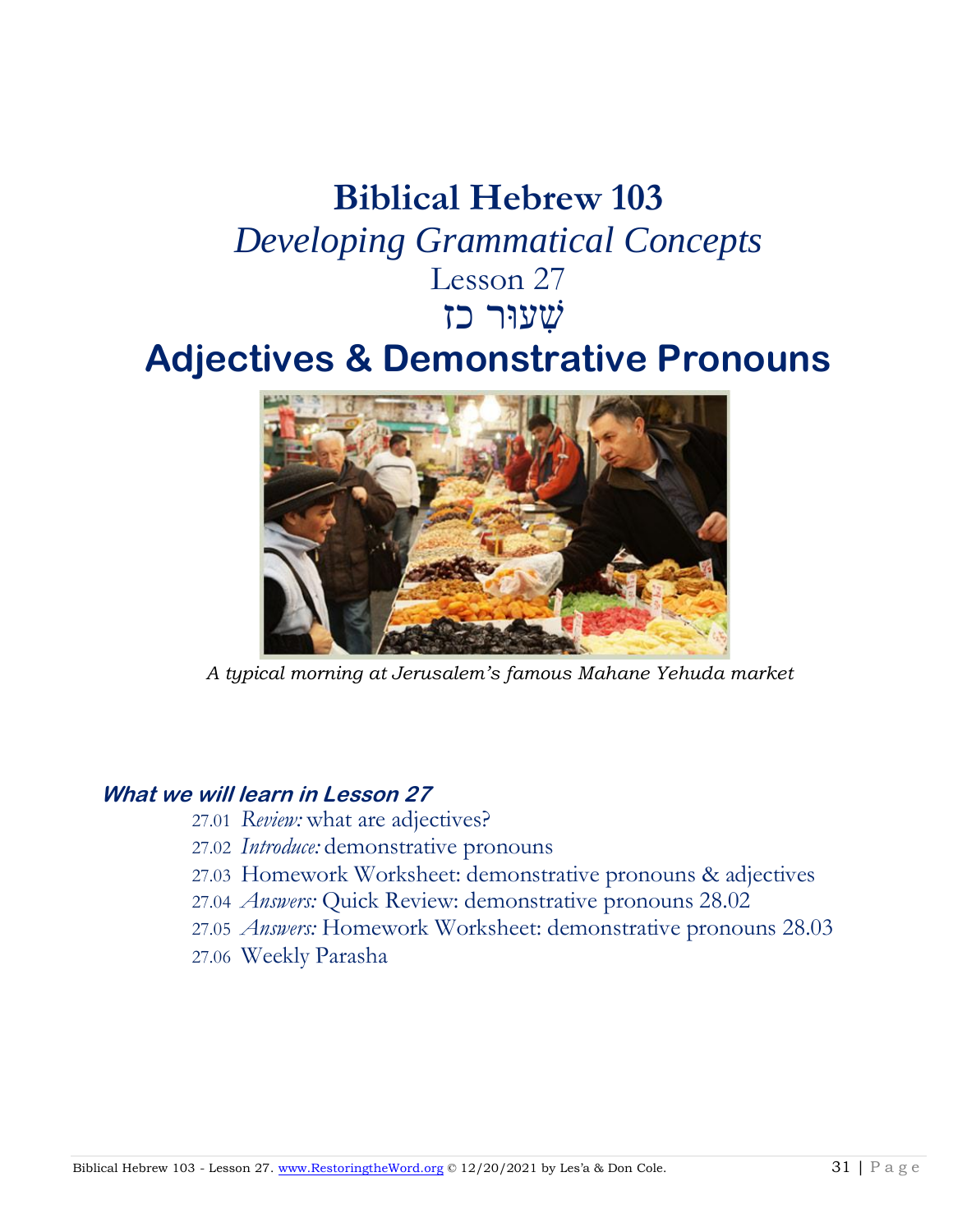## 27.01 **REVIEW: What are adjectives?**

Adjectives are words that describe or modify a noun. No matter what we describe, we always use adjectives – regardless of whether we are describing a book, a house, or a person.

In these examples below, "Good," "nice," and "interesting" are adjectives.

The book is good. The house is nice. The person is interesting.

How much less would we understand YHVH or His TaNaKh if we had no adjectives! Adjectives have been called the 'coloring book' of the Bible.

### **Adjectives which describe YHVH:** Ex 34:6

… "The LORD, the LORD, a God merciful and gracious, slow to anger, & abounding in steadfast love & faithfulness

## יִהוָּ֫ה אֵל <mark>רַחִוּם</mark> וְ<mark>חַנִּוּן אֱרֵה</mark> אַפַּיִם וְ<mark>רַב</mark>־חֵסֶד וֵאֱמֱת:

| Parsing & Morphology of Ex 34:6 |                                                                        |                   |
|---------------------------------|------------------------------------------------------------------------|-------------------|
| יהוה '                          | <b>YHVH</b>                                                            | prop N-ms         |
| אֵל                             | God                                                                    | $N$ -ms           |
| <u>רחִוּם</u>                   | merciful                                                               | adj-ms            |
| <u>וְחַגְּוֹן</u>               | and gracious                                                           | conj; adj-ms      |
| <u>אָרְךָ</u>                   | Slow (literally means "long" - from the shoresh $\overline{P}$ )       | adj; adj-ms cstr  |
| <u>אַפּיִם</u>                  | anger (literally means "nose" - from the shoresh $\sqrt{\frac{8}{}}$ ) | $N$ -md           |
| ו <mark>רב</mark> ־             | & much                                                                 | conj; adj-ms cstr |
| הֶסֶד                           | goodness                                                               | $N$ -ms           |
|                                 | & truth                                                                | conj; N-fs        |

## 27.02 **Introduce: demonstrative pronouns**

Demonstrative pronouns are translated into English as *this*, *that*, *these*, and *those*.

| <b>HEBREW DEMONSTRATIVES</b> |          |     |  |        |                     |
|------------------------------|----------|-----|--|--------|---------------------|
|                              | Singular |     |  | Plural |                     |
| <b>Masculine</b>             | This     | 可   |  | These  | אָלָה               |
| Feminine                     | This     | זאת |  | These  | $7\overline{28}$    |
| <b>Masculine</b>             | That     | הוא |  | Those  | הֵם or הֵמֲה        |
| <b>Feminine</b>              | That     | היא |  | Those  | הן <i>or</i> הַבָּה |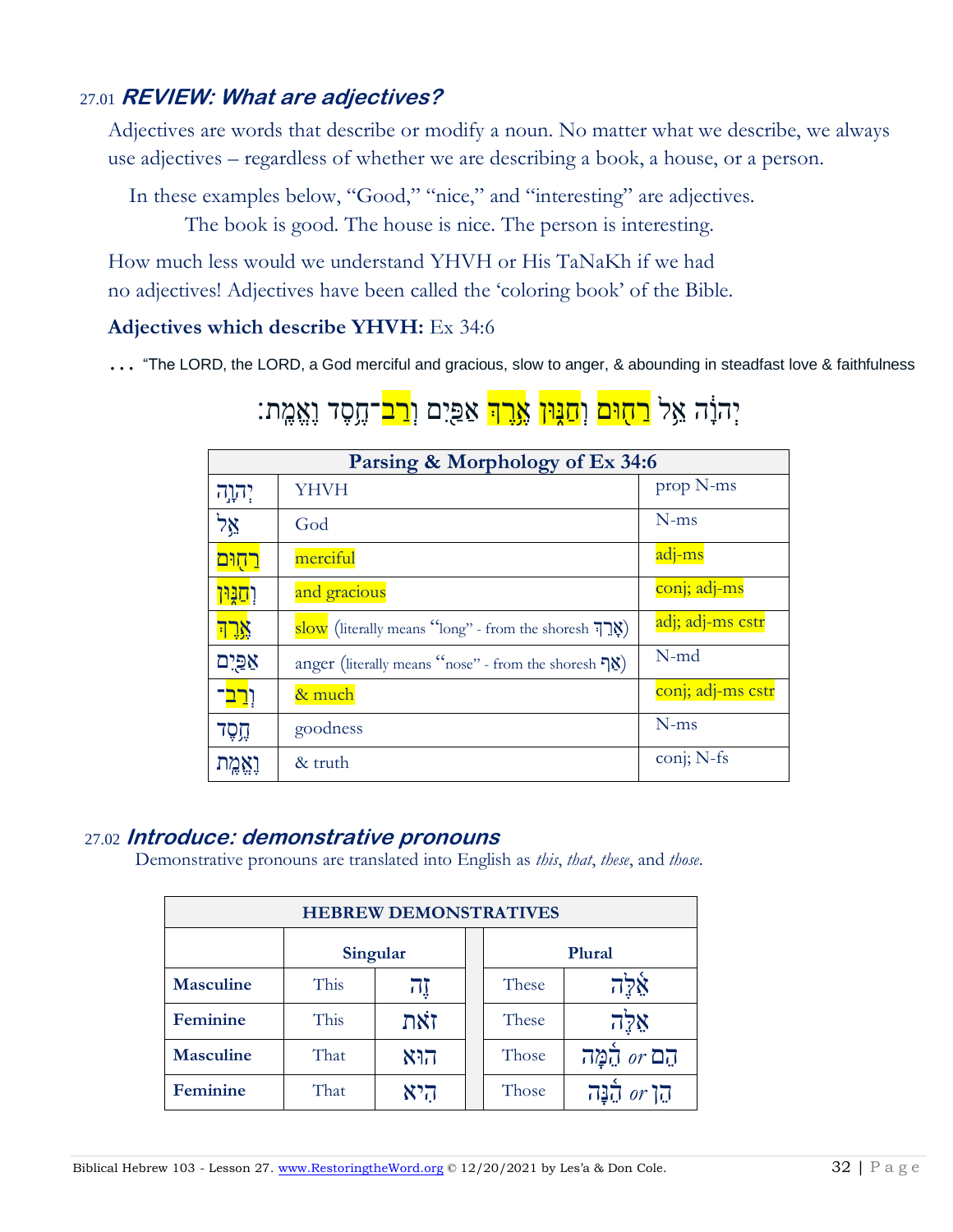#### **There are 2 types of demonstrative pronouns:**

- **1. Attributive demonstrative pronouns** function as adjectives & point out specific people or things. They <u>follow the noun</u> & agree in gender, number, & definiteness (like attributive adjectives).
	- ➢ Example:

הֵיִּלֶל  $\overline{1}$  (this boy): both words are masculine, singular, & definite ("the"); they both begin with a hay, patach, & have a dagesh in the letter following the hay  $\odot$   $\overline{J}$  (the).

 $\triangleright$  In this example, the word "horse" changes as the gender and/or number changes:

| This horse.               | $\vec{u}$ , $\vec{v}$ $\vec{v}$ $\vec{v}$ = note: both words are singular & both have the article |
|---------------------------|---------------------------------------------------------------------------------------------------|
| This mare (female horse). | הַסּוּסַה הַזֹּאת                                                                                 |
| These horses.             | הַסוּסִים הַאֲלֶה (note: mp & fp pronouns for "these" are the same: הָאֵלֶה                       |
|                           | These mares (female horses). הַאֲלֶה, (note: mp & fp pronouns for "these" are the same: הָאֵלֶה)  |
| That horse.               | הסוּס הַהוּא                                                                                      |
| That mare (female horse). | הסוּסָה הַהִיא                                                                                    |

Those horses.  $\overline{D_{10}}$   $\overline{D_{10}}$  (note: mp & fp pronouns for "those" are different)

Those mares (female horses).  $\overline{AD}$   $\overline{OD}$  $\overline{OD}$  (note: mp & fp pronouns for "those" are different)

**2. Predicative demonstrative pronouns** generally precede the noun & agree *only* in gender & number – *not* in definiteness – **like predicative adjectives**.

For example:  $\vec{r}$ ה הֱלֶךְ, (this "is" the boy) – both words are masculine and singular, but this demonstrative pronoun is *not* definite: it does not have a  $\partial \overline{J}$ (the) as does  $\overline{J}$ ?

#### **Write the Hebrew translation of sentences below. (answers on 27.04)**

| This is the king.     | זה המי |
|-----------------------|--------|
| This is the daughter. |        |
| These are the kings.  |        |
| Those are the kings.  |        |

Grammar-made-simple: difference between attributive & predicative adjectives

- 1. **Attributive adjectives** must agree in gender, number, and definiteness.
- 2. **Predicative adjectives**, agree in only gender and number not in definiteness. Only the noun may have an article, or the noun will be a proper noun, or the noun will have a pronominal suffix.

#### **Example of an attributive adjective & predicative adjective:**

Attributive adjective: The big house. הַבְּיָת הַגֲּדוֹל (note: <u>both words have the article</u>)

Predicative adjective: The house is big. הַבְּיָת גֲדוֹל (noun only has article; adjective does not have article)

Demonstrative pronouns in a nutshell:

**Predicative demonstrative pronouns** when only one of the two nouns has an article, then you add the verb "to be." **Attributive demonstrative pronouns** both two nouns are the same – either both have the article or neither does. In this case, you translate without the verb "to be.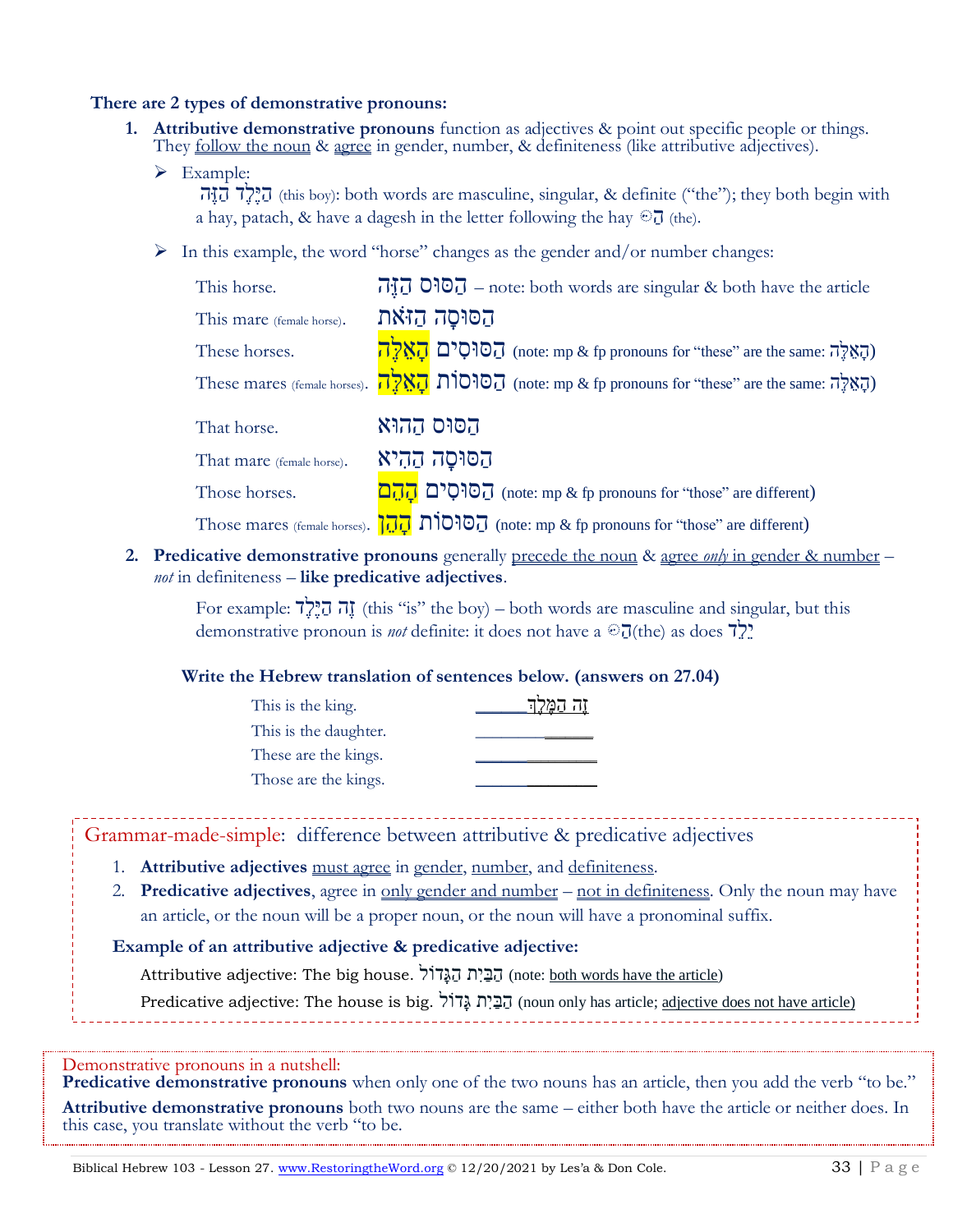## 27.03 **Homework Worksheet: pronouns & adjectives**

Write the Hebrew translation. (Hint: refer to Vocabulary in box↓. Answers on 27.05)

הַבָּנִים גָּדוֹלִים. The sons are great. הַבָּנִים

\_\_\_\_\_\_\_\_\_\_\_\_\_\_\_\_\_\_\_\_\_\_\_\_\_\_\_\_\_

\_\_\_\_\_\_\_\_\_\_\_\_\_\_\_\_\_\_\_\_\_\_\_\_\_\_\_\_\_

\_\_\_\_\_\_\_\_\_\_\_\_\_\_\_\_\_\_\_\_\_\_\_\_\_\_\_\_\_

\_\_\_\_\_\_\_\_\_\_\_\_\_\_\_\_\_\_\_\_\_\_\_\_\_\_\_\_\_

\_\_\_\_\_\_\_\_\_\_\_\_\_\_\_\_\_\_\_\_\_\_\_\_\_\_\_\_\_

\_\_\_\_\_\_\_\_\_\_\_\_\_\_\_\_\_\_\_\_\_\_\_\_\_\_\_\_\_

\_\_\_\_\_\_\_\_\_\_\_\_\_\_\_\_\_\_\_\_\_\_\_\_\_\_\_\_\_

\_\_\_\_\_\_\_\_\_\_\_\_\_\_\_\_\_\_\_\_\_\_\_\_\_\_\_\_\_

\_\_\_\_\_\_\_\_\_\_\_\_\_\_\_\_\_\_\_\_\_\_\_\_\_\_\_\_\_

\_\_\_\_\_\_\_\_\_\_\_\_\_\_\_\_\_\_\_\_\_\_\_\_\_\_\_\_\_

- 2. The Shabbats are blessed.
- 3. These are holy words.
- 4. The fathers are great kings.
- 5. You (fp) are good daughters.
- 6. We are holy mothers.
- 7. The son is blessed.
- 8. The Shabbat is holy.
- 9. The daughter is good.
- 10. You are the good father.
- 11. This is the good word.

| Vocabulary:<br>Note: the vocabulary words below may need to be         |
|------------------------------------------------------------------------|
| inflected for the sentences on the right.                              |
| גָ <i>דוֹל</i>                                                         |
| big, large, great (adj-ms)<br>גְּדוֹלִים                               |
| מְלָנִים                                                               |
| big, large, great $_{(adj\text{-}mp)}$<br>$\text{kings}$ (N-mp)<br>70x |
|                                                                        |
| $you (art; N-fp)$<br>בְנוֹת                                            |
| $d\textit{aughters}\ (\textit{N-fp-irregular})$<br>בֶן                 |
| son $(N-ms)$<br>בֲנִים                                                 |
| sons $(N$ -mp)<br><i>וֶר</i>                                           |
| ּשֶׁבָּתוֹת                                                            |
| this (demon pro- $n_{\text{IS}}$ )<br>Sabbaths (N prop-fp)             |
| אָבוֹת                                                                 |
| $\mathit{faths}_{\textit{c}}$ (N-mp-irregular)<br>שֲבָּת               |
| $Shabbat_{(N\text{-}f_{\text{S}})}$<br>אֲנַחְנוֹ                       |
| $we (pron-1cp)$<br>טוב                                                 |
| $g$ ood (adj- $n_{1s}$ )<br>בָנִים                                     |
| sons $(N$ -mp)<br>קָבָר                                                |
| $Word$ (N- $m_s$ )<br>בֵּת                                             |
|                                                                        |
| $d$ aughter (N-fs)<br>$\psi$ וֹל                                       |
| $holy_{\langle adj\text{-}m s\rangle}$<br>אַמֶּהוֹת                    |
| $m$ others (N-fp-irregular)<br>אַחֲה                                   |
| you $\left( pro\text{-}m_{s}\right)$<br>בֻּרוּדִ                       |
| $blessed$ (adj- $ms$ )                                                 |
|                                                                        |
|                                                                        |